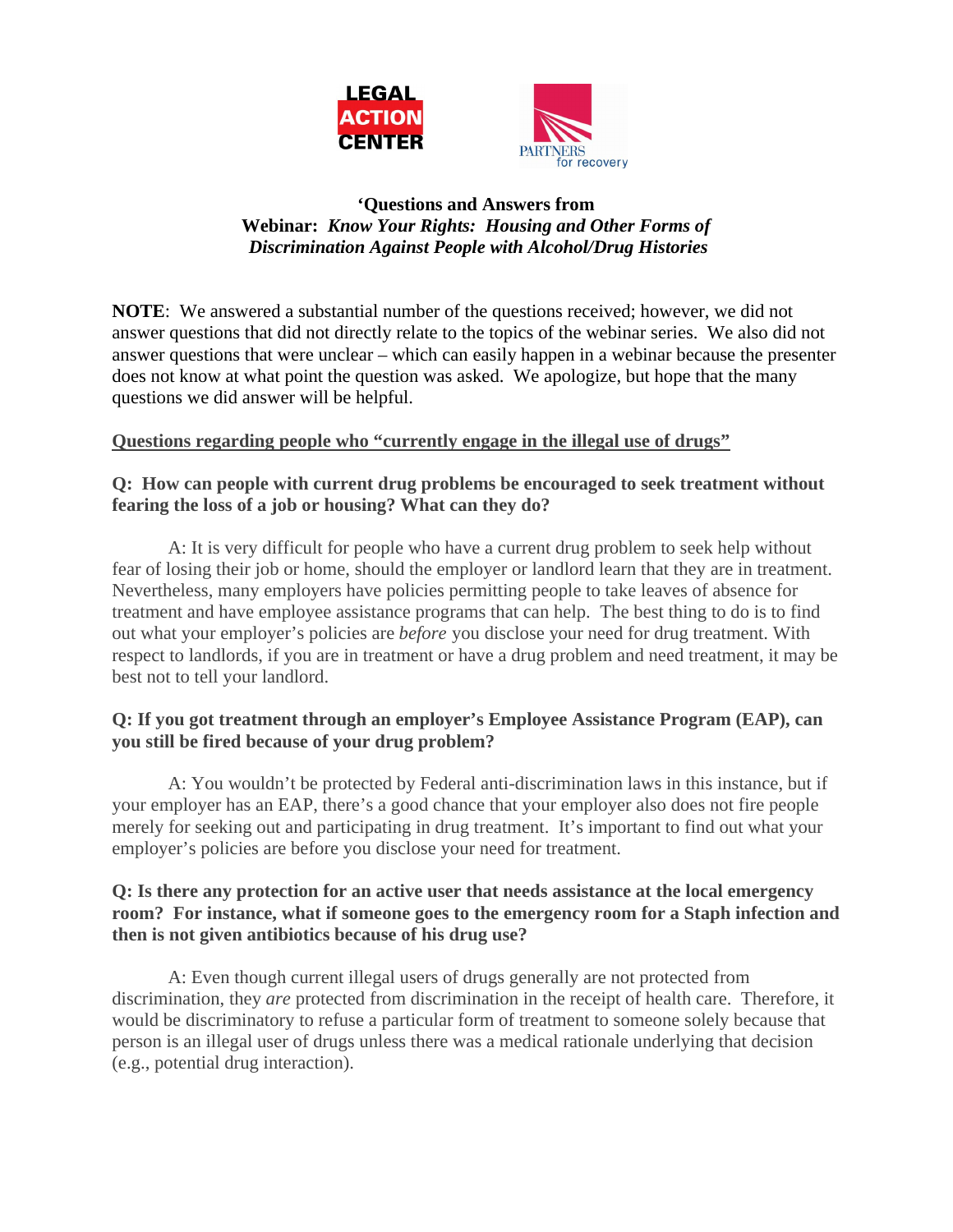**Q: What if the health care is being provided in a homeless shelter? Is it illegal to discriminate on the basis of someone's current illegal use of drugs?**

A: Yes, it is illegal. See the prior question and answer.

## **Q: How do the laws prohibiting discrimination by places of public accommodation apply to the treatment of pregnant women, specifically OB/GYN and pre-natal care?**

A: For the same reasons discussed in the prior two questions and answers, it would be illegal discrimination to deny OB/GYN services or pre-natal care to a woman because of her current drug problem.

## **Questions regarding the student loan suspension for people with some drug felony convictions**

# **Q: Is DUI considered a drug-related felony [for the student loan suspension]?**

A: The suspension of federal financial assistance only applies to individuals who are convicted of possession or sale of a controlled substance while receiving federal financial aid. If you are convicted of driving under the influence while you are receiving federal financial assistance, you are *not* subject to the suspension.

## **Q: If a person has a felony drug-related conviction, has served his prison sentence and completed treatment and now is in the community, is the individual now eligible for a federal student loan?**

A: Yes. The suspension of student loans *only* applies if you are convicted of sale or possession of a controlled substance while you were receiving federal financial assistance. If you first apply for a federal aid *after* your conviction, you are not barred. Or, if you are convicted while you are receiving federal aid, but you then complete a treatment program that meets the requirements of the regulations, you regain your eligibility.

## **Questions regarding zoning discrimination**

## **Q: Would it violate federal anti-discrimination laws for a town to zone out ALL social service agencies - not just alcohol/drug programs?**

A: That depends. If the intent of the law was to exclude one or more particular groups such as people with HIV/AIDS, addiction histories, or another disability, then it would violate anti-discrimination laws. The zoning law also could violate anti-discrimination laws if it has a disproportionate impact on people with disabilities, even if that was not the intent in passing the law.